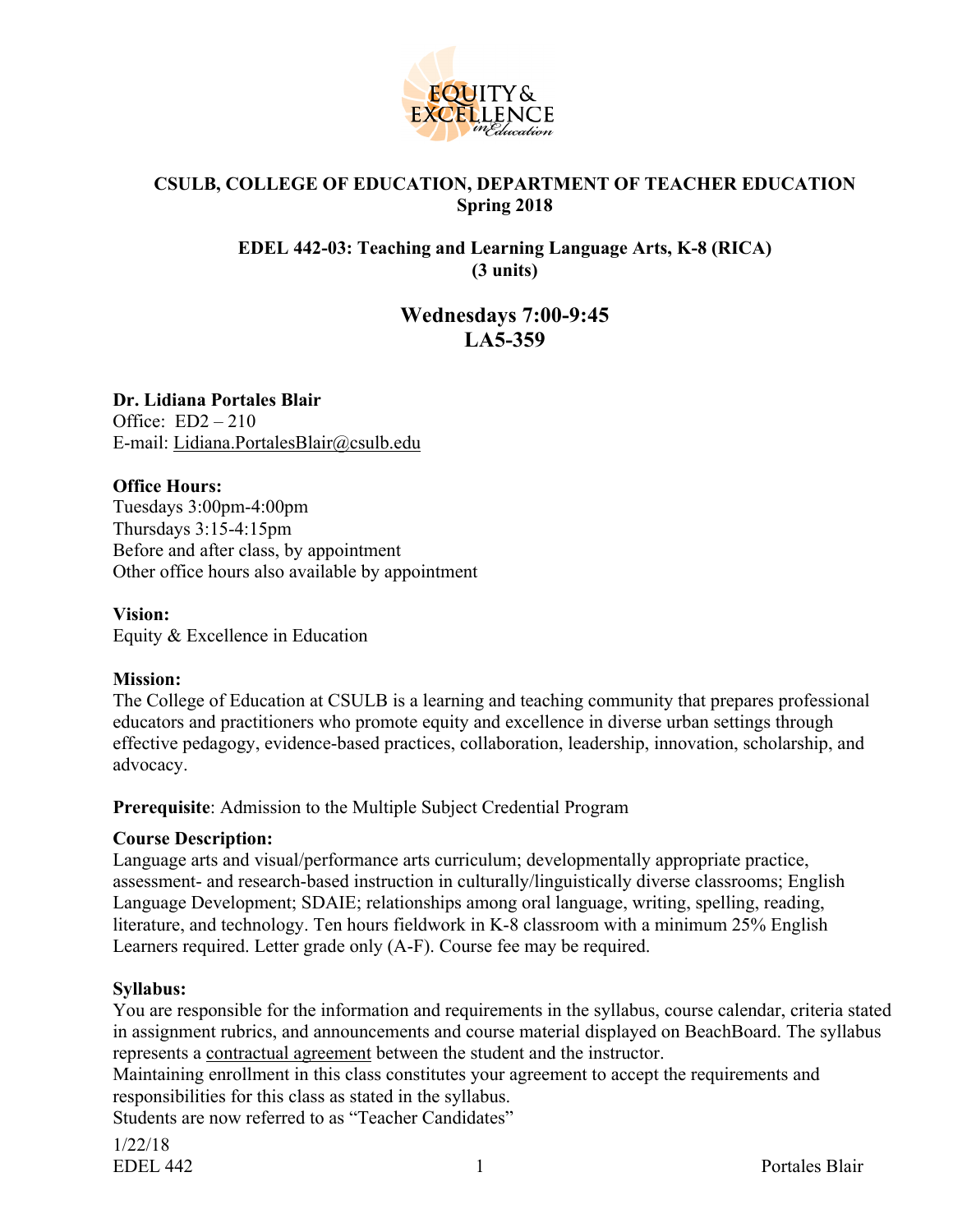#### **Student Learning Outcomes (SLO):**

Upon successful completion of this course, students will be able to:

#### **SLO 1**-**Lesson Design and Assessment**

- 1. Written lesson plan that is clear, complete, and standards-based (TPE 3.1)
- 2. Lesson plan that includes an appropriate three-part objective (content, level of cognition, proving behavior) (TPEs 3.3, 4.1, 5.8)
- 3. Lesson plan that includes a formative assessment tool and clear plan for summative assessment that allows students to demonstrate mastery in a variety of ways (TPE 3.4, 5.1)
- 4. Lesson plan that includes a step-by-step approach to the instructional sequence, procedures aligned with the lesson objective and appropriate task analysis (TPE 4.4)
- 5. Include plans for engaging students, modeling, active participation, and checks for understanding (TPE 1.4, 1.8, 3.3, 4.7)
- 6. Lesson plan includes differentiated instruction (materials and/or proving behavior) for English Learners and at least one other identified subgroup at tiers 1 & 2 (TPE 1.4, 1.6, 3.5, 3.6, 4.4, 5.7, 5.8)
- 7. Lesson plan includes opportunities for students to actively think critically and work collaboratively (TPE 1.5, 4.6)
- 8. Lesson goals and instructional strategies are based on student learning needs (TPE 1.1, 3.2, 4.2)
- 9. Lesson plan incorporates appropriate and available technology (TPE 3.7, 3.8, 4.7, 4.8)

#### **SLO 2**-**Lesson Implementation and Assessment**

- 1. Lesson is taught in alignment with specified standards (TPE 4.3)
- 2. Objective/Learning Target is clearly communicated to all students (TPE 3.1, 3.2, 4.4)
- 3. Materials are prepared and utilized effectively (TPE 4.3)
- 4. Appropriate pacing is used to teach the lesson and monitor for student learning (TPE 1.5, 4.3, 4.4, 4.7)
- 5. A variety of questioning and active participation (overt and covert) strategies are used throughout the lesson (TPE 4.3)
- 6. The results of active participation strategies are used to make adjustments to the instruction (TPE 1.8, 5.1, 5.2)
- 7. Students are engaged in self-assessment (TPE 4.5, 5.3)
- 8. Uses appropriate wait time during questioning (1.5, 1.6)
- 9. Effectively implements appropriate and available technology (TPE 3.7, 3.8, 4.7, 4.8, 5.3)

#### **SLO 3**-**Classroom Management and Environment**

- 1. Teaches, reteaches, or reinforces rules, procedures, and routines (TPE 2.1, 2.2, 2.6)
- 2. Applies appropriate reinforcement techniques throughout the lesson (structure, approximation, extinction, consequences) (TPE 2.3, 2.5)
- 3. Effectively implements proactive and positive classroom management techniques (TPE 2.1, 2.3, 2.5, 2.6)
- 4. Implements appropriate strategies to maintain student motivation (TPE 1.3, 2.3, 2.5, 2.6)

#### **SLO 4**-**Professionalism**

- 1. Arrives on-time and prepared to engage in instruction (TPE 6.8)
- 2. Conducts regular reflection on performance (TPE 6.1)
- 3. Establishes professional learning goals (TPE 6.3)
- 4. Learns to communicate effectively and collaborate with all stakeholders (other teachers, administrators, support staff, parents, community members) (TPE 6.4)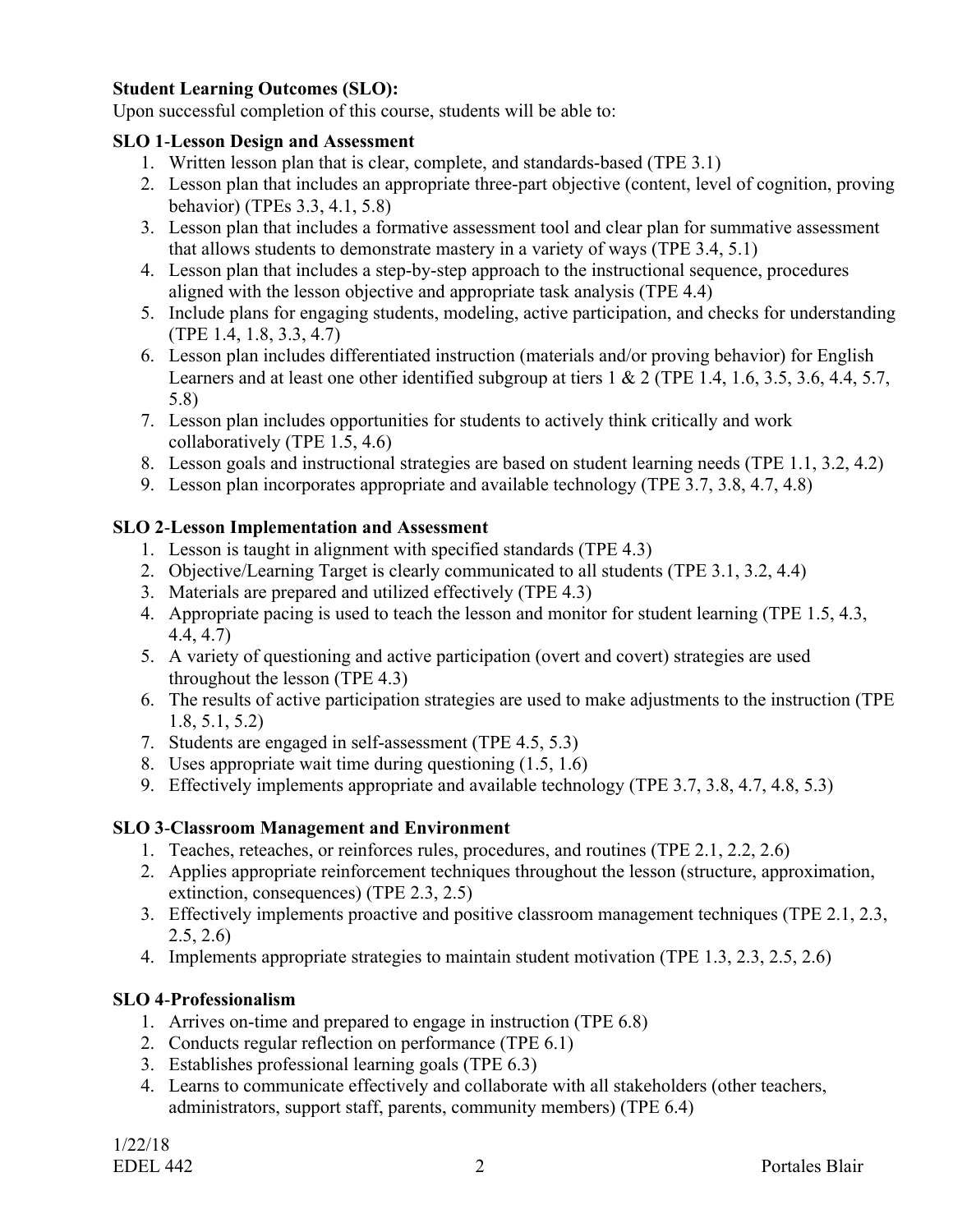- 5. Models ethical conduct of teaching professionals, including use of technology and digital media (TPE 6.5, 6.6)
- 6. Learns how to engage with parents (TPE 1.2, 2.6, 5.5, 6.4)

### **Required Texts:**

- Cox, C. (2014). Seventh Edition. *Teaching language arts: A student- and response-centered classroom.* Boston, MA: Allyn & Bacon. ISBN: 9780133066807
- Zarrillo, J. (2017). Fourth edition. *Ready for revised RICA: A test preparation guide for California's Reading Instruction Competence Assessment*. Columbus, Ohio: Merrill/Prentice Hall. ISBN: 9780134205199

### **Recommended Texts:**

- California State Department of Education (2014). *SBE-Adopted ELA/ELD Framework.* **Available through:** http://www.cde.ca.gov/ci/rl/cf/elaeldfrmwrksbeadopted.asp
- Boyd-Batstone, P. (2015). *Teaching ELLs to Read, K-5: Strategies to Meet the Common Core.* New York, NY: Routledge. ISBN: 1138017698

## **Recommended Readings:**

- California State Department of Education (2002). *Visual and performing arts framework for California Public Schools, K-12*. https://www.cde.ca.gov/be/st/ss/index.asp
- California Common Core State Standards English Language Arts. http://www.cde.ca.gov/be/st/ss/documents/finalelaccssstandards.pdf

## **Technology:**

- The class will be using BeachBoard D2L for communication, dissemination of course materials, and access to web-based resources.

- All students must sign-up for BeachBoard access via their CSULB Internet account. Login at http://beachboard.csulb.edu

- You will also be able to access email free of charge via https://daf.csulb.edu/email/. You need to use your CSULB email account for all correspondence.

#### **Technical Assistance:**

BeachBoard, please contact the Technology Help Desk using their online form – http://web.csulb.edu/divisions/aa/academic\_technology/thd/contact/ or by phone at (562) 985-4959 or visit them on campus in the Academic Service (AS) building, room 120.

#### **Computer Access:**

Two open access computer labs are available for current CSULB students. Both the Horn Center (located in lower campus) and the Spidell Technology Center (located in Library) are a great resource for students needing to use a computer.

#### **BeachBoard Access:**

To access this course on BeachBoard - https://bbcsulb.desire2learn.com/ you will need access to the Internet and a supported Web browser (Firefox is the recommended browser). You log in to BeachBoard - https://bbcsulb.desire2learn.com/ with your CSULB Campus ID and BeachID password. Bookmark this link for future use, or you can always access it by going to CSULB - http://www.csulb.edu/'s homepage and clicking on the BeachBoard link at the top of the page. Once logged in to BeachBoard, you will see the course listed in the My Courses widget on the right; click on the title to enter the course.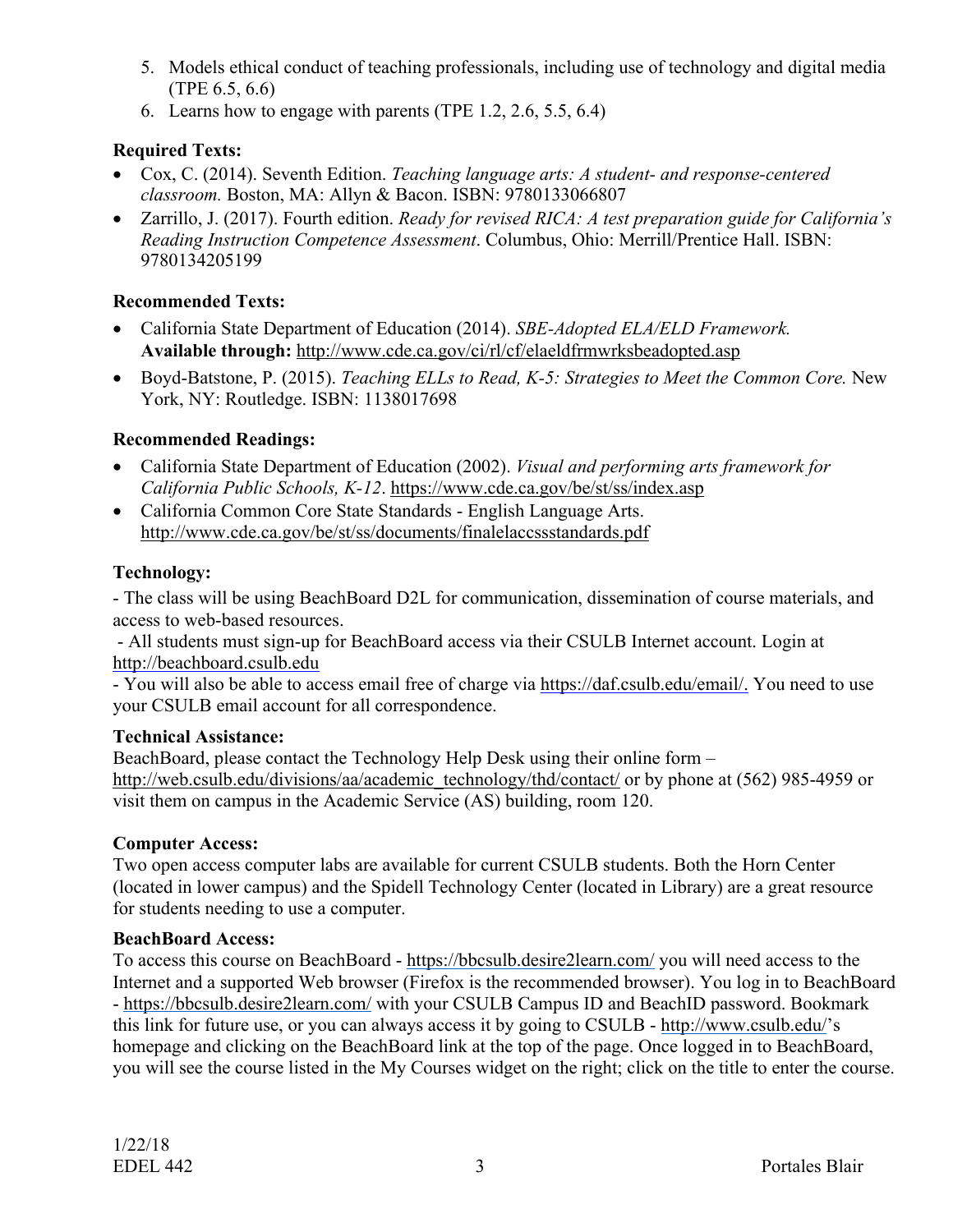#### **Description of Assignments**

#### **Signature Assignment: Process Writing: Instruction, Assessment, and Reflection**

• See Appendix A for requirements and rubric.

#### **Reading Log:**

• Reading logs will be due before the start of class on the day they are due. Reading logs should be submitted to the BeachBoard Dropbox. Students should use the Reading Log Template on BeachBoard.

#### **Anecdotal Record and Assessment:**

- Build a standards-based (California Common Core State Standards: English Language Arts and Literacy in History/Social Studies, Science, and Technical Subjects (CA CCSS for ELA/Literacy) formative anecdotal record of an ELL and a student who presents an instructional challenge, recording a minimum of 5-8 observations as these pertain to language and literacy development
- Identify each EL child's level of English language proficiency, strengths, and needs, and make recommendations for language and literacy instruction to produce a summative statement
- Describe accommodations for a student in an under-represented population and student with special needs, in the area of language and literacy

#### **Spelling and Writing Assessment:**

- Use multiple forms of on-going, authentic assessment of the stages of spelling
- Identify a child's strengths and needs and make recommendations for spelling and/or grammar; and writing instruction.
- Write a reflective essay making links between recommendations for spelling and/or grammar; and writing instruction and standards-based (California Common Core State Standards: English Language Arts and Literacy in History/Social Studies, Science, and Technical Subjects (CA CCSS for ELA/Literacy) practices and theory.

#### **Language Arts/Literature Unit:**

- Write three lesson plans as part of a literature unit with lessons incorporating literary-response, visual and performing arts, English language development (ELD), Specially Designed Academic Instruction in English (SDAIE), and an overview statement of how students who are English learners, under-represented populations and students with special needs can participate meaningfully in unit learning experiences
- Select quality multicultural literature for unit
- Describe accommodations for instruction for EL (e.g. graphic organizers for ELD), content area strategies (SDAIE), and adaptations/modifications for students with disabilities.
- Include forms of on-going, authentic, formative, and summative assessment
- Write a reflective analysis about the writing instruction and assessment experience. Discuss the relationship between collecting and analyzing assessment data to providing instructional adaptations for one student. Discuss how your experience is informed by theory and practice by making reference to your readings in the required textbook, and to RICA Content Specifications.

#### **Virtual Fieldtrip (Computer Application Project)**

- Create a Virtual Fieldtrip integrating technology, English Language Arts and standards from another content area.
- Create a standardized rubric for assessment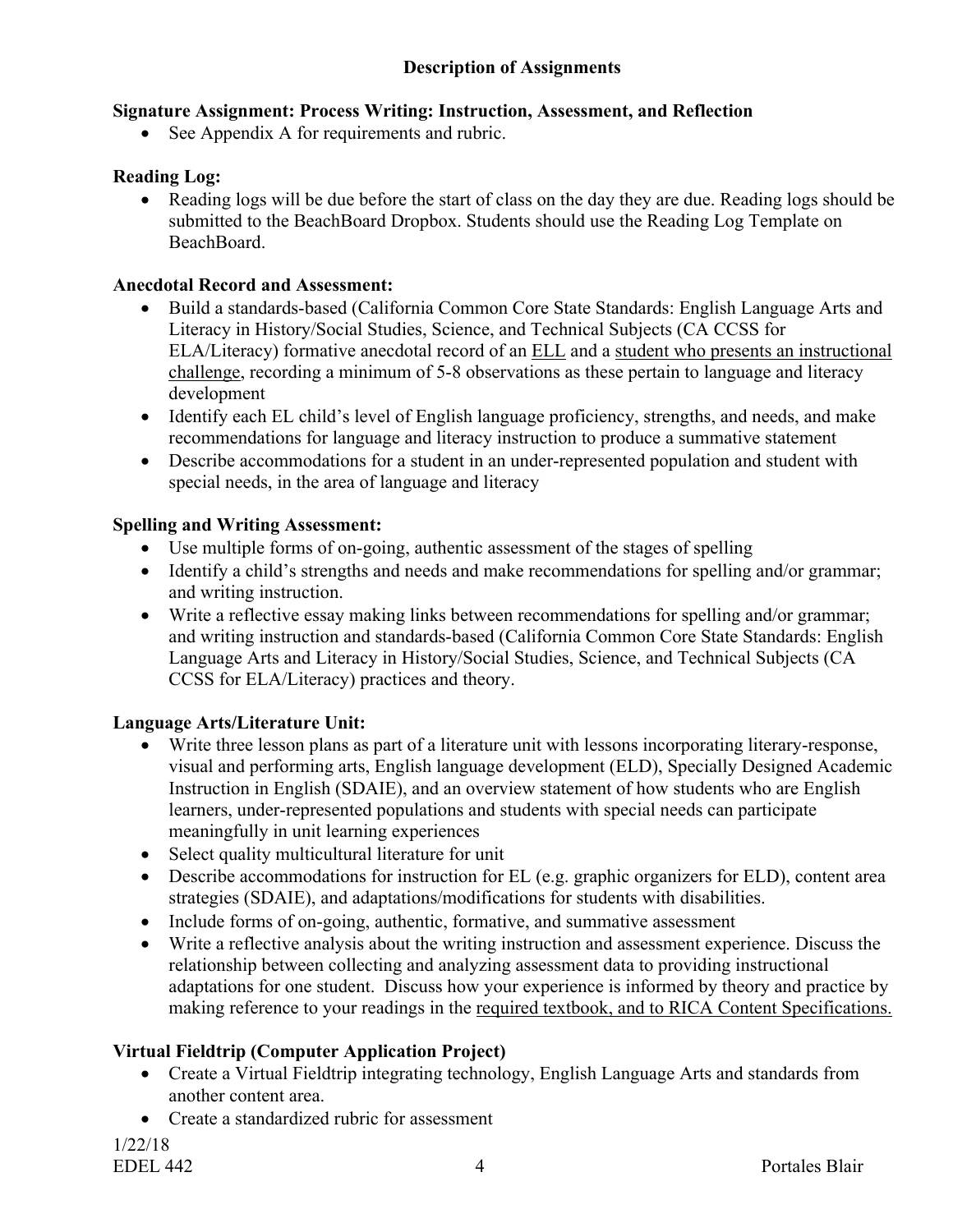**Field Experience, Clinical 2:** Hours completed after program admission, but before student teaching. These hours include fieldwork completed in pedagogy/methods courses with small group instruction.

#### **Course Policies and Requirements**

#### **Teacher candidates are expected to demonstrate professionalism in the following ways:**

#### **Policy on Attendance**

Attendance at all classes is expected. Attendance is worth 10 points per class. You will receive the 10 points provided that you are on time to class and do not leave early. It is each student's responsibility to sign the attendance sheet at the beginning of class; those who forget to sign in or arrive later than 10 minutes will not be awarded points. Students leaving earlier than 10 minutes before the end of class will lose their points. One attendance grade will be dropped at the end of the semester for everyone; therefore, you may miss one class without penalty.

Students who miss three classes or more for unexcused reasons will receive a full grade deduction in their final course grade regardless of their overall points in the class. All students will be required to provide written documentation to make up attendance for excused absences for medical, religious, or other compelling reasons.

#### **Policy on Late Assignments and Make-ups**

Late assignments, turned in after the due date stated in the syllabus, will have a full letter grade deducted for every day that they are late. **No late assignments will be accepted after a week**.

#### **In-Class Course Work**

Professional dispositions include display of courtesy toward the instructor and classmates, punctual attendance, observance of due dates, flexibility regarding field experience activities, and unanticipated changes in the course calendar.

Participation includes demonstration of active contribution to small group and whole class discussion, posing clarification, reflective, and/or information-seeking questions, and communicating ideas or concerns with the instructor.

#### **Field Experience Assignment**

Professional dispositions include display of appropriate demeanor in interacting with children at all times (e.g., use of oral and written communication, attitude toward teaching, learning, students, and physical space, overall attire), awareness of one's personal values and biases, and modeling of ethical behaviors.

Preparedness for assignments is essential to quality field experience teaching. Creative teaching is encouraged, but teacher candidate must consult with and seek approval from the classroom teacher prior to implementing a lesson and its accompanying activity. Lack of preparation for field experience teaching (e.g., absence of necessary instructional materials, lesson plan, off-topic instruction, and spurof-the-moment improvisation) may result in loss of grade points and possible removal from field experience.

**Long Beach Unified School District** is now requiring all credential program candidates who are completing fieldwork/observation hours in a LBUSD school, regardless of the number of hours, to be fingerprinted and cleared through the district VIPS (Volunteers in Public Schools) process. If you plan to conduct fieldwork in a LBUSD school this semester, please download the forms in BeachBoard under "LBUSD Requirements" and complete this process immediately.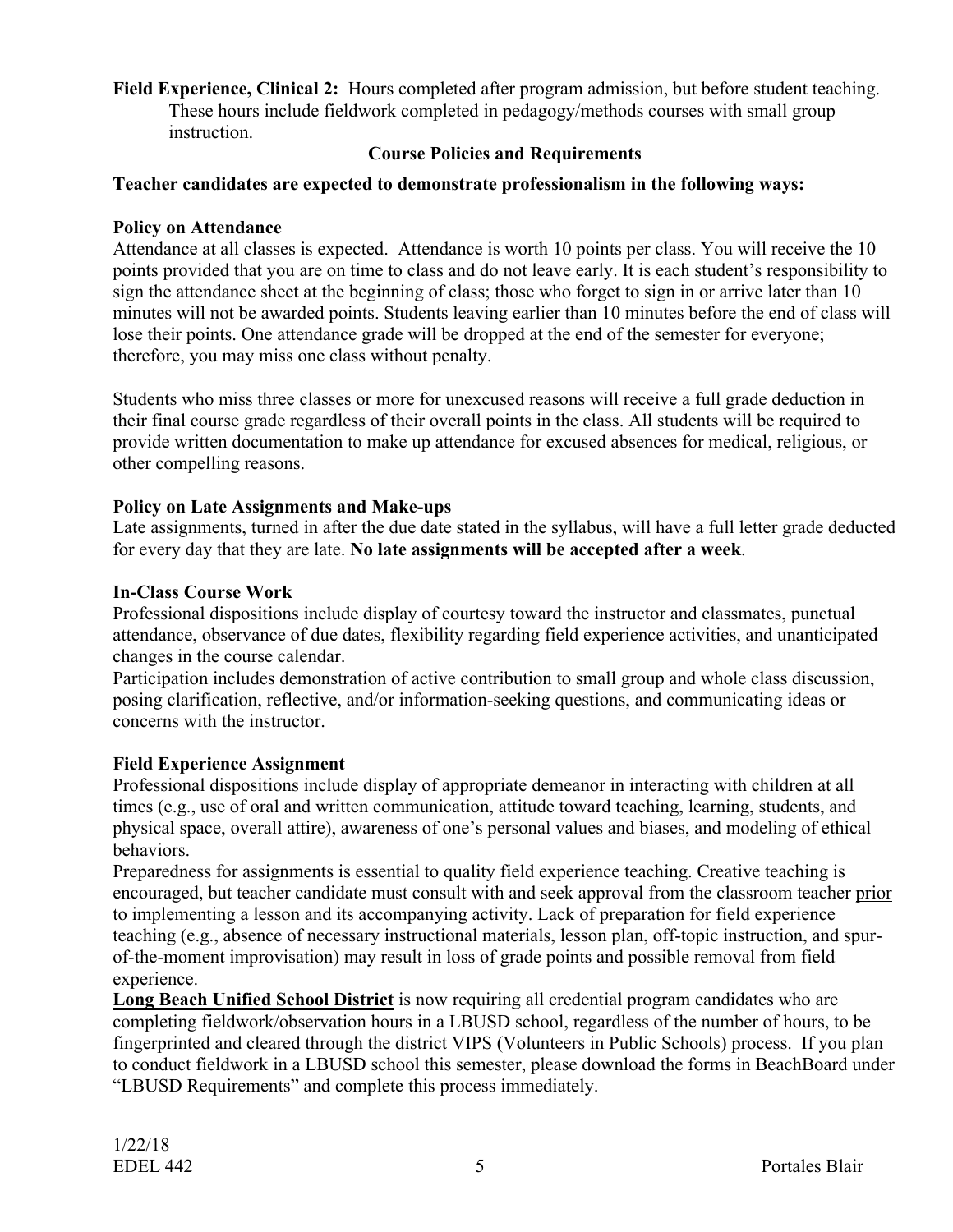#### **Evaluation Method:**

| <b>Assignment Description</b>                     | <b>Linked to SLO</b> | <b>Points</b>   |
|---------------------------------------------------|----------------------|-----------------|
| Reading Logs                                      | $SLO$ #4             | 25              |
| In Class Participation                            | $SLO$ #4             | 20              |
| <b>Spelling Assessment</b>                        | $SLO \# 2$           | 20              |
| <b>Writing Process Signature Assignment</b>       | $SLO$ #2             | 40              |
| ELD Lesson (Literature Unit)                      | $SLO$ #2             | 20              |
| Visual & Performing Arts Lesson (Literature Unit) | $SLO$ #2             | 20              |
| Virtual Fieldtrip (Literature Unit)               | $SLO$ #1             | 20              |
| Fieldwork Verification Form/ Professionalism      | $SLOs \# 3 \& 4$     | 20              |
| Anecdotal Records and Assessment                  | $SLO$ #2             | 20              |
| Attendance                                        |                      | 10 points/class |

#### **Course Grading Scale:**

| <b>Percent Range</b> | <b>Letter Grade</b> |
|----------------------|---------------------|
| $90 - 100\%$         | A                   |
| $89 - 80\%$          | B                   |
| $79 - 70\%$          |                     |
| $69 - 65\%$          |                     |
| Below 64%            | F                   |

#### **Communication Policy:**

- Students may meet with the instructor during office hours or by appointment.

- Students are expected to ask questions during class and not after. If the student needs to discuss a personal matter, it should be addressed during office hours or via email.

#### **Grading Policy:**

- All assignments are to be typed in Times New Roman; 12-point font, double spaced, 1" margins and uploaded to BeachBoard except when otherwise indicated.

- Assignments are performance-based and graded according to specific criteria as stated on Assignment Rubrics.

- Prior to doing any assignment, use the rubric as a checklist for your work.
- The instructor is more than willing to clarify any questions about assignment criteria.
- Partial or off-topic assignments will not be accepted for grading.

- Keep a copy of each assignment for your own records.

\* At the instructor's discretion, students will be given the opportunity to resubmit up to two (2) assignments for a higher grade. No late papers, off-topic, or incomplete assignments are eligible for rewriting. Inattention to the assignment criteria in the rubric sheet disqualifies a paper for rewriting. Resubmitted assignments are not eligible for full credit and will receive a penalty of a 20% deduction. Students choosing to rewrite an assignment will have a one-week deadline.

#### **Plagiarism/Academic Integrity Policy:**

Work that you submit is assumed to be original unless your source material is documented appropriately, such as a Works Cited page. Using the ideas or words of another person, even a peer, or a web site, as if it were your own, is plagiarism. The University policy on Cheating and Plagiarism (PS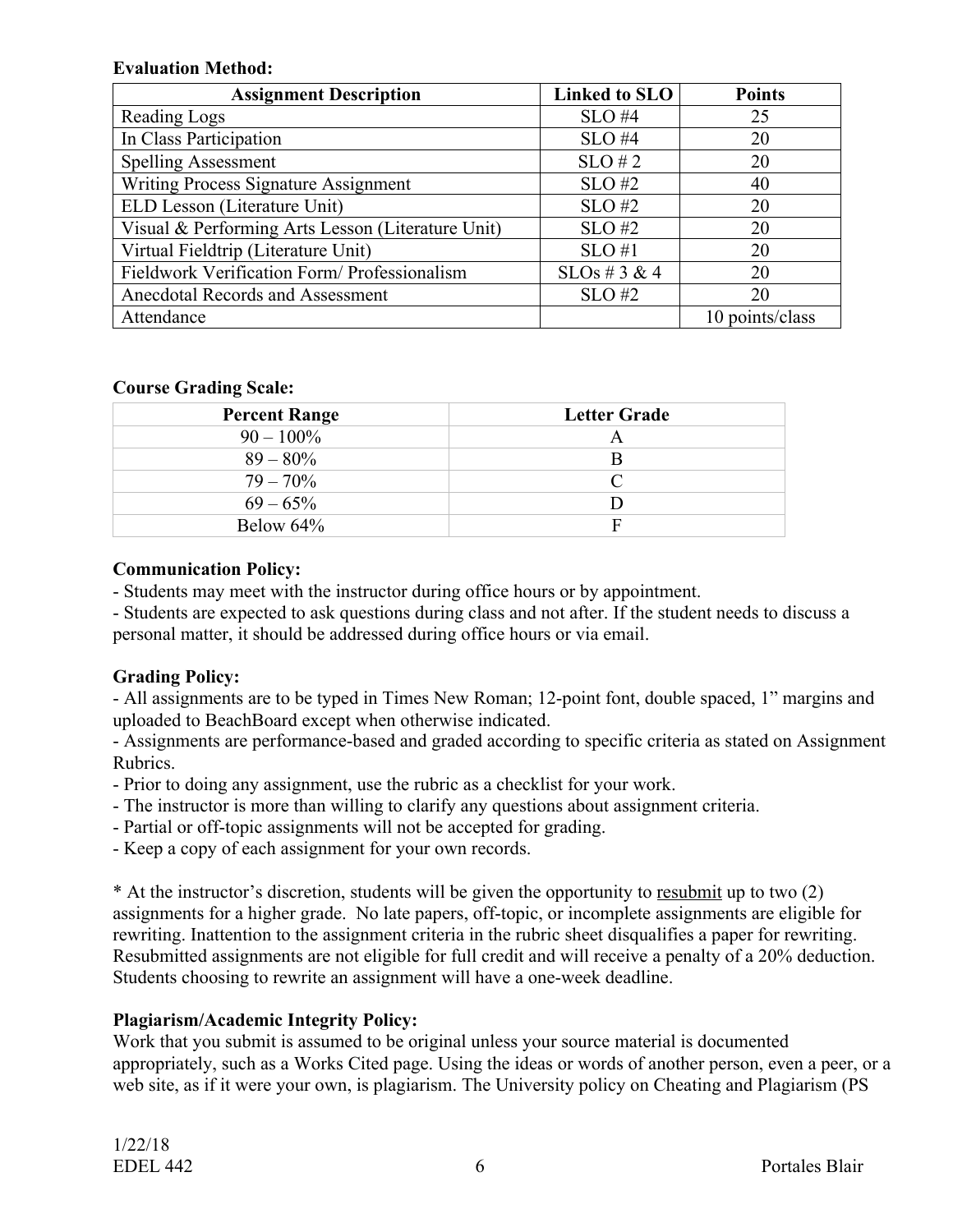85-19) is summarized in the Schedule of Classes: http://web.csulb.edu/divisions/aa/grad\_undergrad/senate/documents/policy/2008/02/

#### **University Withdrawal Policy:**

Class withdrawals during the final 3 weeks of instruction are not permitted except for a very serious and compelling reason such as accident or serious injury that is clearly beyond the student's control and the assignment of an Incomplete grade is inappropriate Application for withdrawal from CSULB or from a class must be officially filed by the student with Enrollment Services whether the student has ever attended the class or not; otherwise, the student will receive a grade of "WU" (unauthorized withdrawal) in the course. Please refer to the CSULB Course Catalog to get familiar with the policy: http://web.csulb.edu/divisions/aa/catalog/current/academic\_information/class\_attendance.html

#### **Accommodations Needed:**

Students with disabilities who need reasonable modifications, special assistance, or accommodations in this course should promptly direct their request to the course instructor. If a student with a disability feels that modifications, special assistance, or accommodations offered are inappropriate or insufficient, they should seek the assistance of the Director of the CSULB Disabled Student Services, please see their website - http://www.csulb.edu/divisions/students/dss/ or contact them via email at  $dss@csulb.edu$  or by phone at (562) 985-5401. The policy of the CSU is to make its programs, services, and activities accessible to students, faculty, staff, and the general public who visit or attend a campus-sponsored event, with disabilities. To see the full policy, visit

http://www.csulb.edu/divisions/students/ati/policies/index.htm

#### **NO LATE SUBMISSIONS OF THE SIGNATURE ASSIGNMENT OR VIRTUAL FIELD TRIP WILL BE ACCEPTED**

# *I look forward to a successful semester!*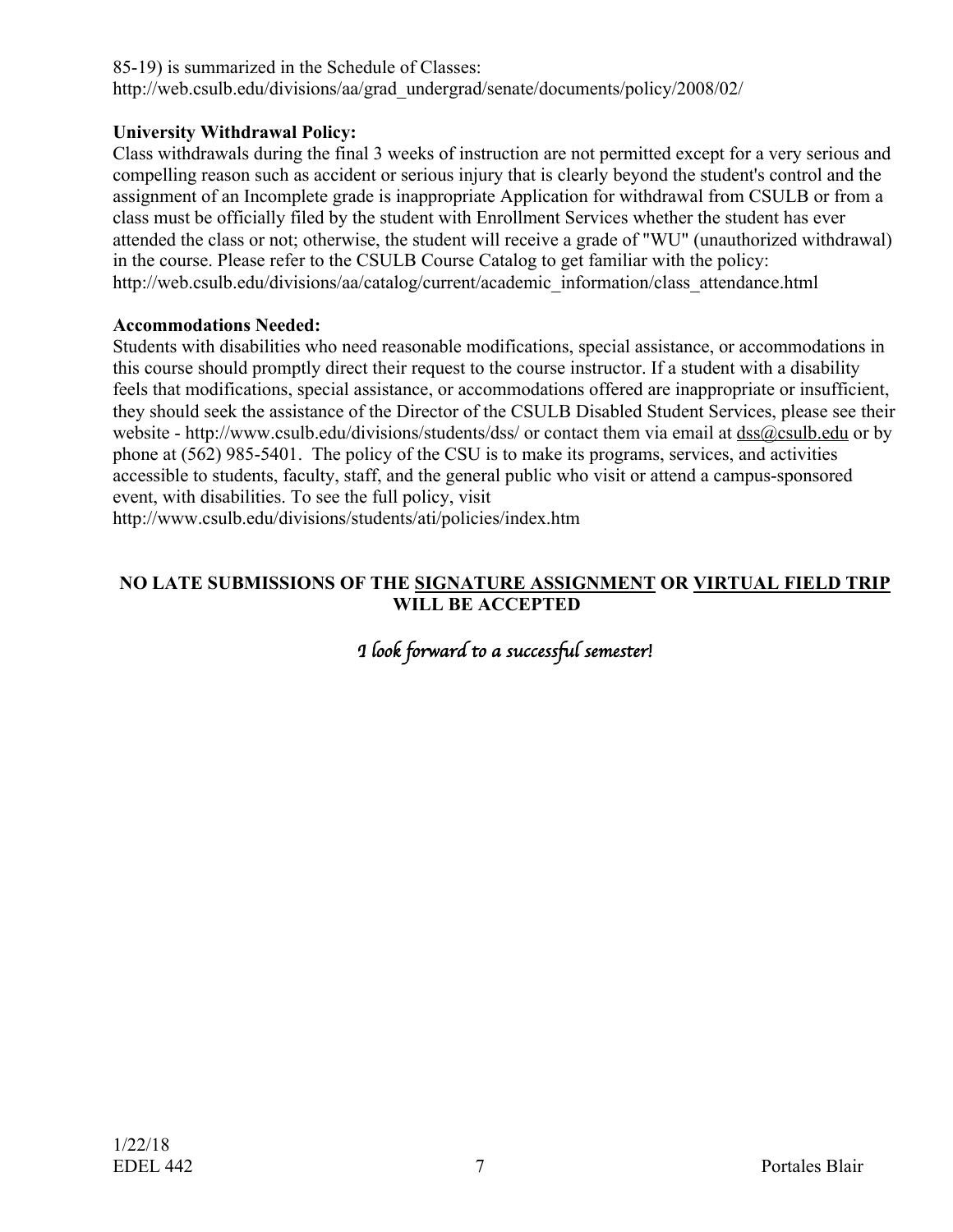| Week          | <b>Course Topics/ Readings</b>                                                                                                                                                                                                           | <b>Assignments Due</b>                                                                                                                       | <b>Field Experience</b>                                                                                                                                                                                                                                 |
|---------------|------------------------------------------------------------------------------------------------------------------------------------------------------------------------------------------------------------------------------------------|----------------------------------------------------------------------------------------------------------------------------------------------|---------------------------------------------------------------------------------------------------------------------------------------------------------------------------------------------------------------------------------------------------------|
| $W-1$<br>1/24 | *Introductions/Syllabus/Texts<br>*Reading Logs<br>*Fieldwork                                                                                                                                                                             | *Log on to<br>BeachBoard                                                                                                                     | *Begin to look for a<br>fieldwork location<br>*See separate directions<br>for LBUSD placement                                                                                                                                                           |
| $W-2$<br>1/31 | *Standard: English Language<br>Development<br>-ELD Quick Assessment<br>-Spelling Inventory<br>*Journals for collecting writing samples<br>*Selection of Core Book<br>*Standard: Oral English Proficiency<br>*RICA Content Specifications | DUE:<br>*Reading: Cox 1<br>*Explore ELA<br>standards<br>*BeachBoard readings<br>*Reading Log 1                                               | <b>Complete the following</b><br>activities by 1/31:<br>*Secure fieldwork<br>location<br>* Gather/purchase<br>materials for fieldwork                                                                                                                   |
| $W-3$<br>2/7  | *Standard: Vocabulary & Concept Dev.<br>-ELD Strategies<br>-Lesson Planning<br>*Differentiated Instruction<br><i><b>*Standards Sort</b></i><br>(Bring Cox book and picture book to<br>class)                                             | DUE:<br>*Reading: Cox 2 & 5,<br><b>RICA 2 &amp; 10</b><br>*Explore ELD<br><b>Standards</b><br>*BeachBoard readings<br><i>*</i> Reading Log 2 | <b>Complete the following</b><br>activities by 2/7:<br>*Begin fieldwork<br>*Conduct:<br>-ELD Quick Assessment<br>-Spelling Inventory<br>*Journal Writing:<br>All About Me                                                                               |
| $W-4$<br>2/14 | <b>ELD Lesson Conferences</b>                                                                                                                                                                                                            | DUE:<br>*Reading: Cox 6,<br>RICA 1 & 3<br>*BeachBoard readings                                                                               | <b>Complete the following</b><br>activities by 2/14:<br>*ELD Vocabulary<br>Lesson<br>-Dev. Meaning of<br>4 nouns/4 verbs<br>from picture book<br>-Fluency activity<br>*Journal writing: Using<br>newly learned words in<br>sentences and/or<br>drawings |
| $W-5$<br>2/21 | *Book Walk<br>*Interactive Read Aloud<br>*Read "Focused ARA" Article by Dr. BB<br>on BeachBoard<br>*Anecdotal Records                                                                                                                    | DUE:<br>*Reading: Cox 4<br>*BeachBoard readings<br>*Reading Log 3                                                                            | <b>Complete the following</b><br>activities by 2/21:<br>*Conduct Book Walk<br>*Interactive Read Aloud<br>*Journal writing:<br>Predicting or responding<br>to the read aloud                                                                             |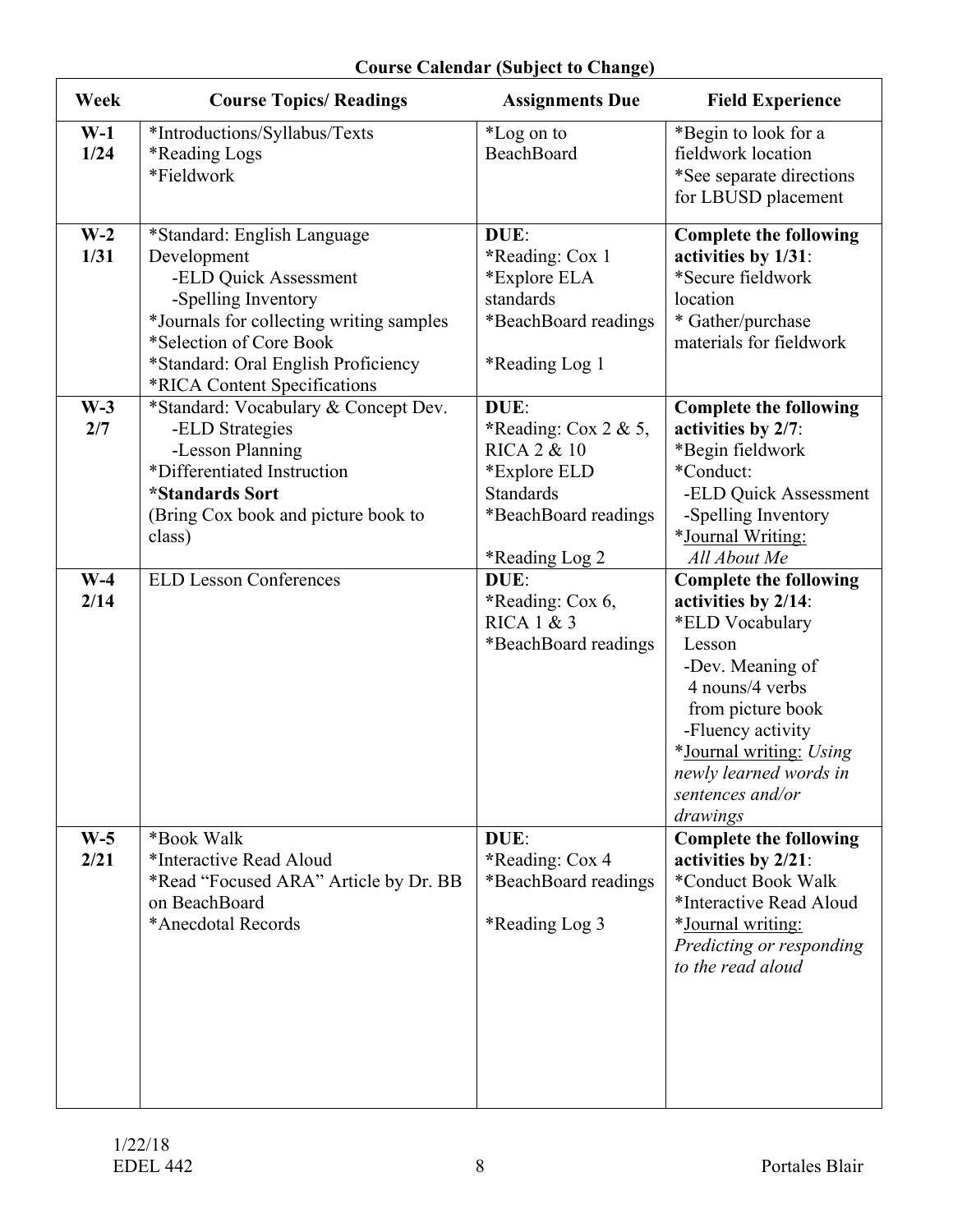| $W-6$<br>2/28<br>$W-7$<br>3/7 | *Character Study<br>*Writer's Workshop<br>*Signature Assignment Review<br>*Standard: Spelling<br>-Developmental Stages                                                                | DUE:<br>*Reading: Cox 7<br>*BeachBoard readings<br>*ELD Vocab. &<br><b>Concept Dev. Lesson</b><br>Plan<br>DUE: | <b>Complete the following</b><br>activities by 2/28:<br>*Character Study<br>*Anecdotal Records<br>*Journal Writing: About<br>the Character<br><b>Complete the following</b><br>activities by 3/7: |
|-------------------------------|---------------------------------------------------------------------------------------------------------------------------------------------------------------------------------------|----------------------------------------------------------------------------------------------------------------|---------------------------------------------------------------------------------------------------------------------------------------------------------------------------------------------------|
| $W-8$                         | * Spelling Assessment Workshop<br>*Visual and Performing Arts (VAPA)                                                                                                                  | *Reading: Cox 10 $&$<br>11<br>*BeachBoard readings<br>*Character Study<br><b>Semantic Maps Due</b><br>DUE:     | *Anecdotal Records<br>*Start Writing Project<br><b>Complete the following</b>                                                                                                                     |
| 3/14                          | *VAPA-ELD/SDAIE Lesson Planning<br>Workshop<br>*Standard: Vocabulary & Concept Dev.                                                                                                   | *Reading: Cox $8 \& 9$<br>*BeachBoard readings<br>*Reading Log 4                                               | activities by 3/14:<br>*Anecdotal Records<br>*Continue Writing Project                                                                                                                            |
| $W-9$<br>3/21                 | *Guided Reading<br>*Independent Reading                                                                                                                                               | DUE:<br>*Reading: Cox 3<br>*BeachBoard readings<br>*Spelling Assessment<br>Due                                 | <b>Complete the following</b><br>activities by 3/21:<br>*Continue Writing Project<br>*Anecdotal Records                                                                                           |
| 3/28                          | No Class - Spring Break                                                                                                                                                               |                                                                                                                |                                                                                                                                                                                                   |
| $W-10$<br>4/4                 | *21 <sup>st</sup> Century Learners<br>*Special Education Overview<br>*Differentiation<br>*Using Rubrics in the writing process                                                        | DUE:<br>*Reading: Ch. 10 -<br><b>ELA/ELD Framework</b><br>*BeachBoard readings<br>*Reading Log 5               | <b>Complete the following</b><br>activities by 4/4:<br>*Continue Writing Project<br>*Anecdotal Records                                                                                            |
| $W-11$<br>4/11                | <i><b>*RICA Overview</b></i><br>Bring signature assignment from focus<br>student to class<br>Assess the signature assignment using<br>rubric<br>Start working on the reflective essay | DUE:<br>*Reading: Cox 12<br>*BeachBoard readings                                                               | <b>Complete the following</b><br>activities by 4/11:<br>*Continue Writing Project<br>*Anecdotal Records                                                                                           |
| $W-12$<br>4/18                | *Integrating Lessons using Technology<br>Workshop<br>*Independent Writing<br>Building a unit (formative assessment and                                                                | DUE:<br>*Reading: Cox 13<br>*BeachBoard readings                                                               | <b>Complete the following</b><br>activities by 4/18:<br>*Anecdotal Records                                                                                                                        |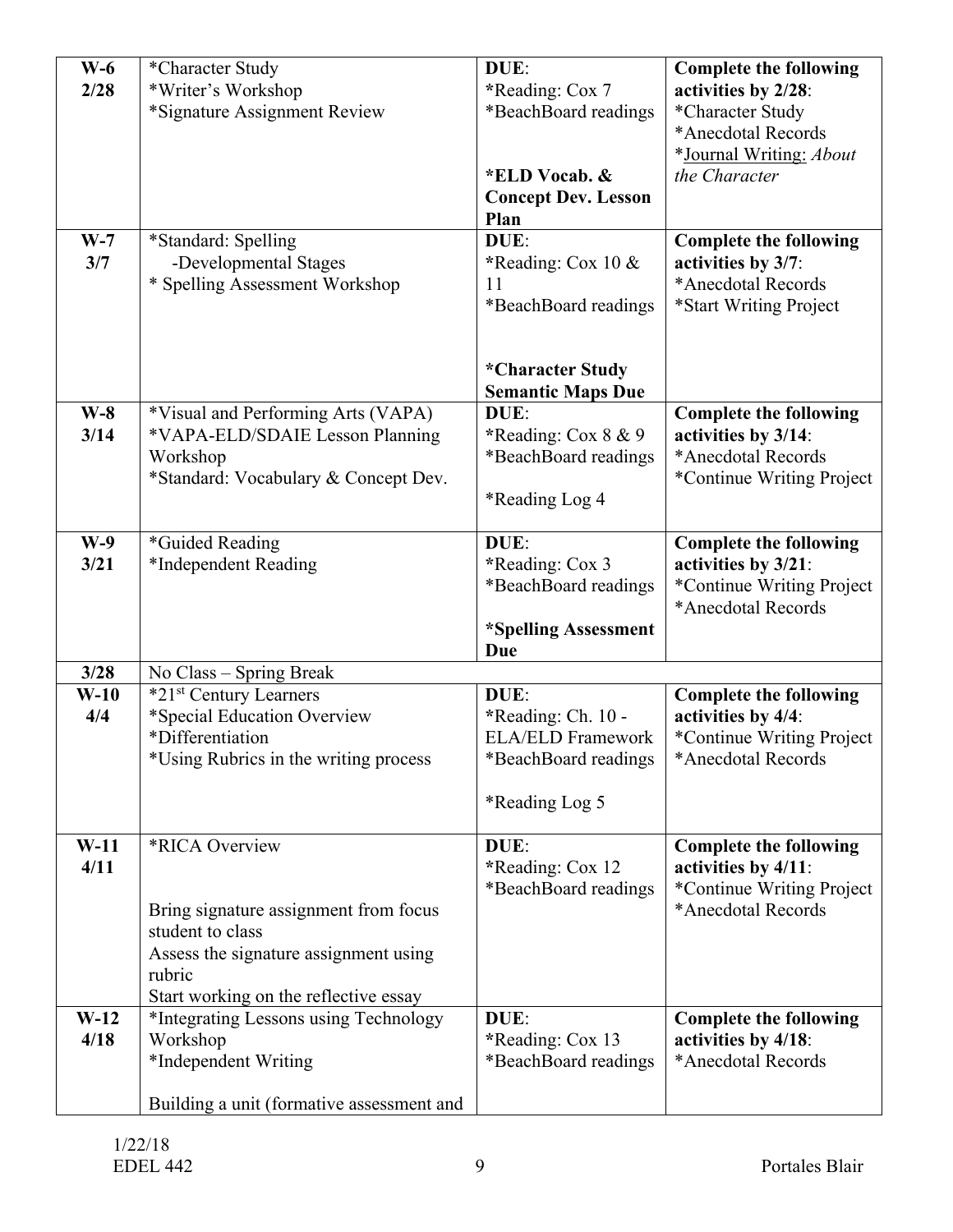|                    | classroom management)                                                                                          | <i>*Signature</i><br><b>Assignment Due</b><br><b>Submit to</b><br><b>TaskStream before</b><br>$11:59$ pm on<br>Wednesday, 4/18 |                                                                                                                  |
|--------------------|----------------------------------------------------------------------------------------------------------------|--------------------------------------------------------------------------------------------------------------------------------|------------------------------------------------------------------------------------------------------------------|
| $W-13$<br>4/25     | *Anecdotal Records Assessment<br>Workshop<br>*Building a unit and differentiating<br>*Wonders Basal Curriculum | DUE:<br>Submit picture for<br><b>VAPA</b> project                                                                              | <b>Complete the following</b><br>activities by 4/25:<br>*Complete unfinished<br>activities<br>*Anecdotal Records |
| $W-14$<br>5/2      | *Final Presentations of Virtual Fieldtrips                                                                     | DUE:<br><b>Anecdotal Records</b><br><b>Assessments</b><br>Form                                                                 | <b>Complete the following</b><br>activities by 5/2:<br>*Virtual Fieldtrip                                        |
| <b>W-15</b><br>5/9 | *Final Presentations of Virtual Fieldtrips                                                                     |                                                                                                                                |                                                                                                                  |

*This schedule is subject to change at the instructor's discretion.*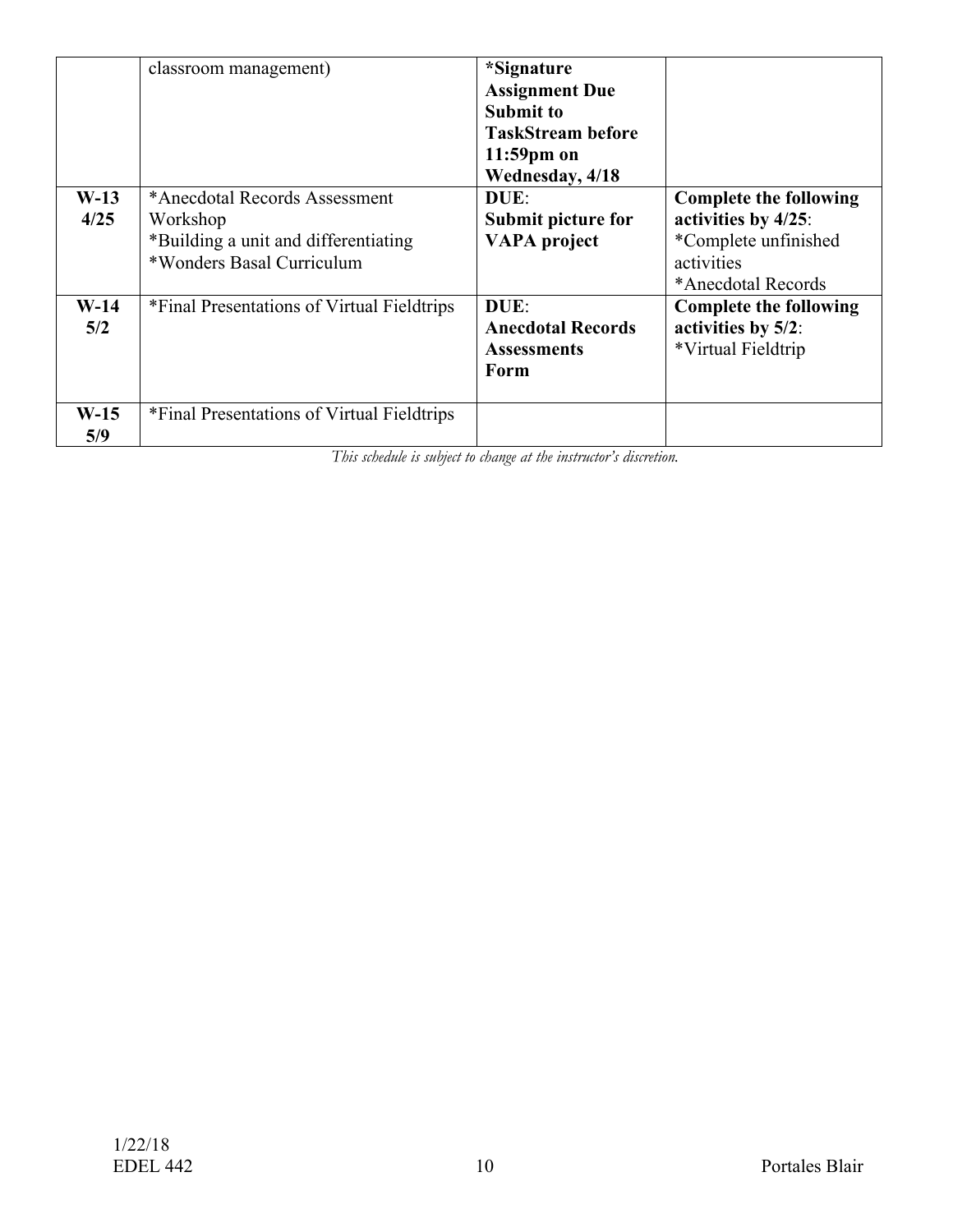# **Appendix A**



#### **Multiple Subject Credential Program**

**Signature Assignment for EDEL 442: Teaching Language Arts**

*Process Writing: Instruction, Assessment, and Reflection*

#### **Program Learning Outcome Assessed:**

#### **SLO 2**-**Lesson Implementation and Assessment**

- 1. Lesson is taught in alignment with specified standards (TPE 4.3)
- 2. Objective/Learning Target is clearly communicated to all students (TPE 3.1, 3.2, 4.4)
- 3. Materials are prepared and utilized effectively (TPE 4.3)
- 4. Appropriate pacing is used to teach the lesson and monitor for student learning (TPE 1.5, 4.3, 4.4, 4.7)
- 5. A variety of questioning and active participation (overt and covert) strategies are used throughout the lesson (TPE 4.3)
- 6. The results of active participation strategies are used to adjust the instruction (TPE 1.8, 5.1, 5.2)
- 7. Students are engaged in self-assessment (TPE 4.5, 5.3)
- 9. Effectively implements appropriate and available technology (TPE 3.7, 3.8, 4.7, 4.8, 5.3)

#### **Directions for Students**

#### **1) Writing Instruction and Assessment**

Your students will participate in a writing process and writing assessment activity. You have two options. Please choose from the following based on which is most appropriate for your grade level:

A) A published **book** from at least one focus student will be submitted for this assignment. You will publish books with all four to six of your students, however you will only submit the work from your ELL **or** instructional challenge focus student. In addition, evidence of the writing process (drafts) must be turned in.

Requirements include:

- Evidence of effective writing instructional strategies
- Applied formative, summative, and student self-assessment
- Appropriate use of available technology
- A bound or digital book
- Prewriting
- Rough drafts
- Edited piece
- Final copy of the writing (must be typed)

#### *OR…*

B) A published **writing piece** from at least one focus student will be submitted for this assignment. You will publish the work with all four to six of your students, however you will only submit the work from your ELL **or** instructional challenge focus student. In addition, evidence of the writing process (drafts) must be turned in.

Requirements include: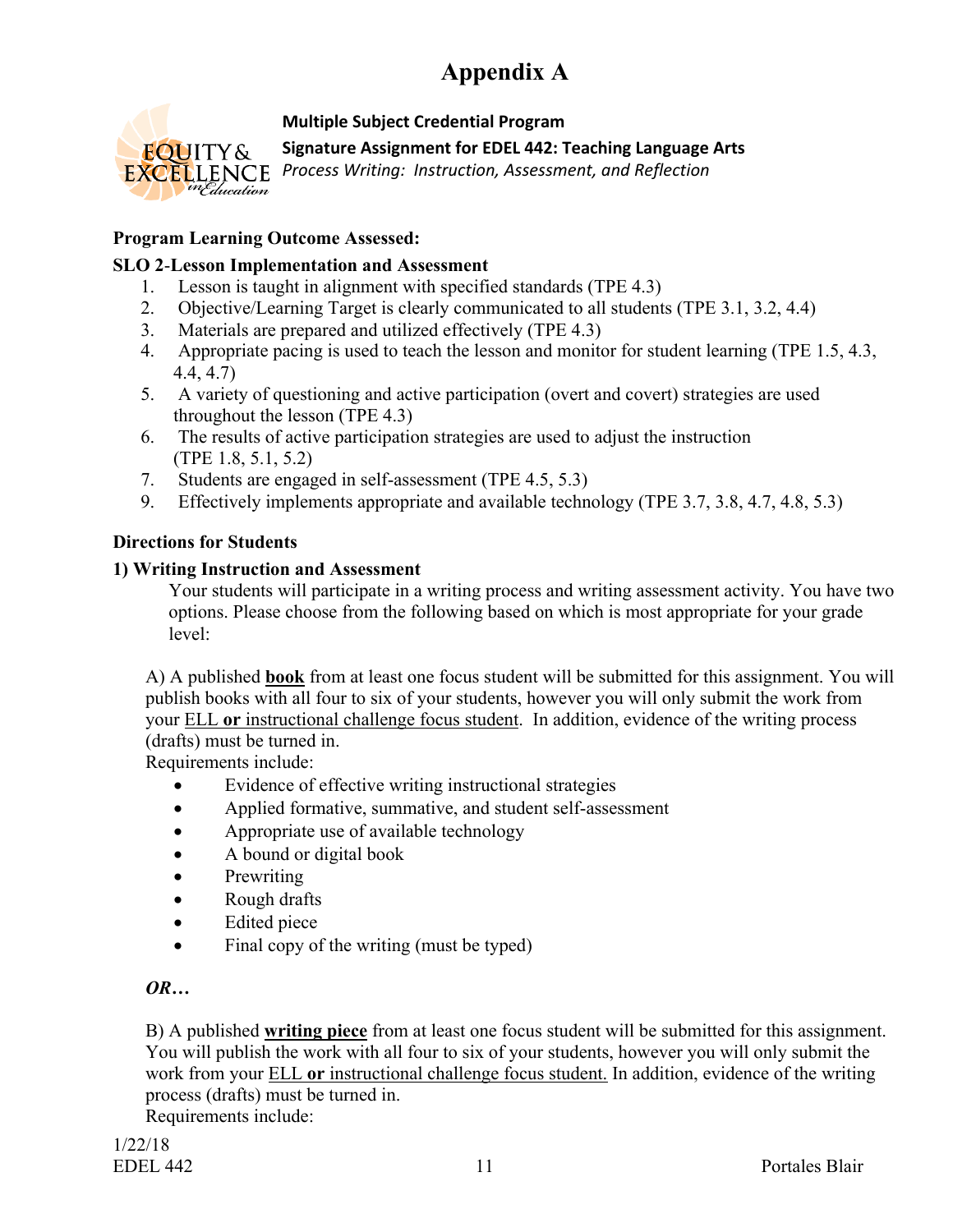- Evidence of effective writing instructional strategies
- Applied formative, summative, and student self-assessment
- Appropriate use of available technology
- Prewriting
- Drafting
- Revising
- Editing
- Publishing (final copy of the writing must be typed)

#### **2) Reflection and assessment**

Includes formative, summative, and student self-assessment and analysis of the Writing Instruction and Assessment activity.

**DIRECTIONS FOR THE REFLECTION AND SELF-ASSESSMENT ESSAY:** To complete this assignment write a reflective analysis about the writing instruction and assessment experience. Discuss the relationship between collecting and analyzing assessment data to providing instructional adaptations for one student. Discuss how your experience is informed by theory and practice by making reference to your readings in the required textbook, and to RICA Content Specifications.

#### **Required Expectations**

As part of this project you should provide the following: (1) an appropriate and detailed language objective, (2) clearly identified writing strategies (3) evidence of the writing process (pre-writing, drafts, revisions), (4) final copy of book or published writing and (5) reflective analysis and assessment. It is expected that you will use your discipline specific knowledge to make decisions about adaptations and generated rationale statements.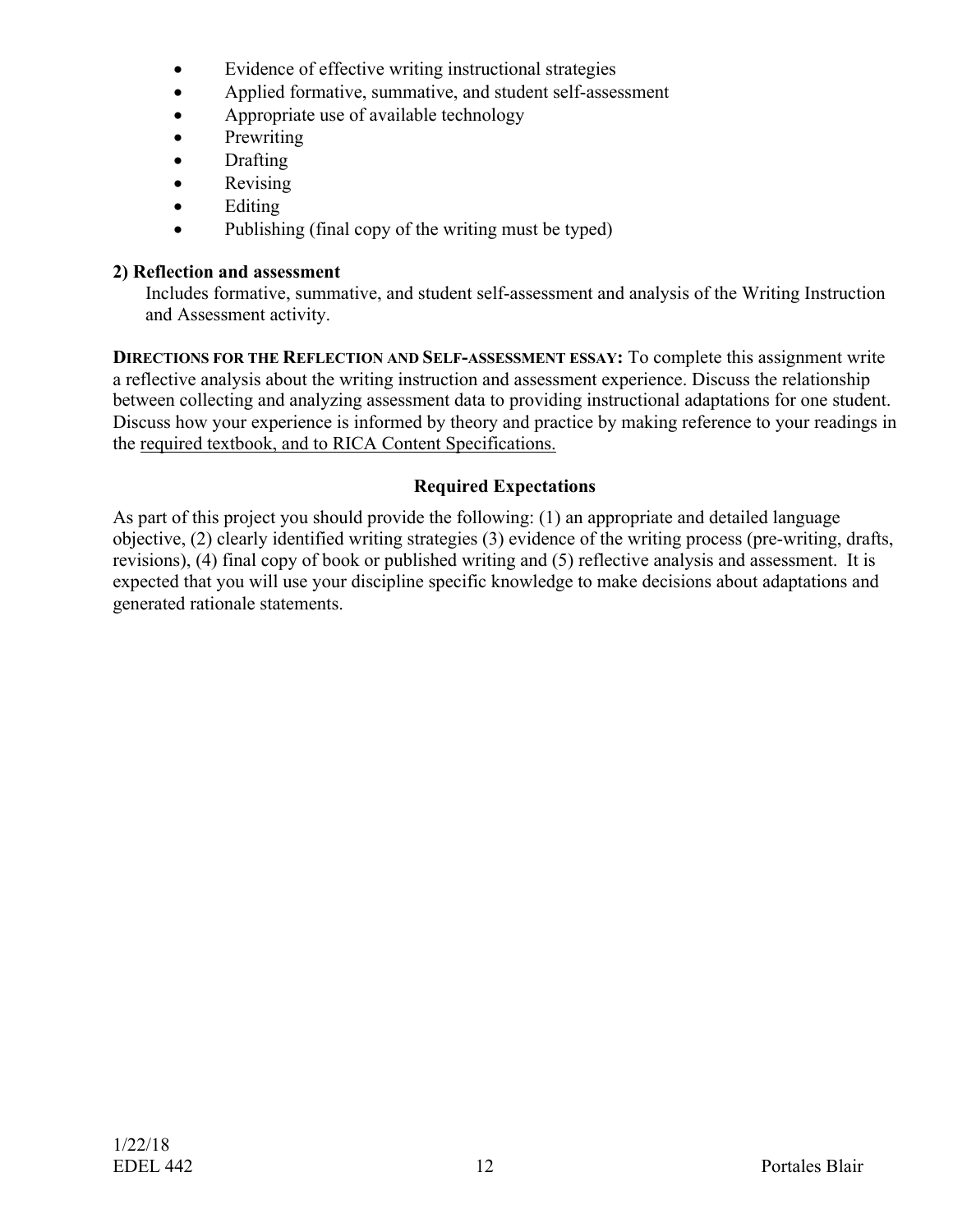# **Scoring Rubric: Analytic Scoring Rubric for EDEL 442 Signature Assignment**

| SLO <sub>2</sub><br><b>Lesson</b><br><b>Implementation</b><br>and<br><b>Assessment</b><br>Measured<br>Teaching<br><b>Objective</b><br><b>TPEs: 3.1, 3.2,</b><br>4.3, 4.44.7 | Criteria<br>Objective is<br>clearly<br>communicated to<br>all students.<br>A variety of<br>critical thinking<br>questioning<br>strategies and<br>multiple, effective<br>active<br>participation    | $0 =$<br>Can't<br>Score<br>Missing or<br>off-topic<br>submission | $1 =$<br><b>Does Not Meet</b><br>Expectations<br>Objective is not<br>clearly<br>communicated<br>Lack of critical<br>thinking strategies<br>and no active<br>participation | $2 =$<br><b>Meets Some</b><br>Expectations<br>Some or minimal<br>critical thinking<br>strategies and<br>active<br>participation  | $3 =$<br><b>Meets</b><br>Expectations<br>Includes clear<br>objective, critical<br>thinking strategies<br>and active<br>participation                                                  | $4 =$<br><b>Exceeds</b><br>Expectations<br>Objective is<br>clearly<br>communicated to<br>all students<br>Clear and detailed<br>variety of critical<br>thinking<br>questioning<br>strategies and<br>multiple, effective |
|-----------------------------------------------------------------------------------------------------------------------------------------------------------------------------|----------------------------------------------------------------------------------------------------------------------------------------------------------------------------------------------------|------------------------------------------------------------------|---------------------------------------------------------------------------------------------------------------------------------------------------------------------------|----------------------------------------------------------------------------------------------------------------------------------|---------------------------------------------------------------------------------------------------------------------------------------------------------------------------------------|------------------------------------------------------------------------------------------------------------------------------------------------------------------------------------------------------------------------|
| <b>Assessment</b>                                                                                                                                                           | (engagement/data-<br>gathering) are<br>used throughout<br>lesson<br>-Student engaged                                                                                                               | Missing or                                                       | Student did not                                                                                                                                                           | Little evidence of                                                                                                               | Student applied                                                                                                                                                                       | active<br>participation<br>included<br>throughout lesson<br>Student self-                                                                                                                                              |
| <b>TPEs: 1.8, 4.4,</b><br>4.5, 4.8, 5.1, 5.2                                                                                                                                | in self-assessment<br>-Use of formative<br>assessment tools<br>and reporting<br>assessment data<br>(the writing<br>process)<br>-Summative<br>assessment of<br>identified<br>strengths and<br>needs | off-topic<br>submission                                          | self-assess writing<br>Misused<br>assessment tools<br>and recorded data<br>inaccurately                                                                                   | student self-<br>assessment on<br>their writing<br>Used one<br>assessment tool<br>and recorded<br>partial data<br>accurately     | self-assessment to<br>their writing at<br>some point in the<br>process<br>Applied<br>appropriate<br>formative and<br>summative<br>assessment tools<br>and recorded data<br>accurately | assessment<br>informed multiple<br>phases of the<br>writing process<br>Applied<br>appropriate<br>formative and<br>summative<br>assessment tools<br>and clearly<br>recorded data<br>accurately and in<br>detail         |
| <b>Instructional</b><br><b>Strategies and</b><br><b>Technology</b><br><b>TPEs:</b> 3.1, 3.7,<br>3.8, 4.3, 4.7,<br>4.8, 5.3, 5.4                                             | Recommended<br>strategies and<br>activities were<br>aligned with state<br>standards,<br>available<br>technology,<br>differentiated, and<br>developmentally<br>appropriate.                         | Missing or<br>off-topic<br>submission                            | Recommendations<br>are inconsistently,<br>or not aligned<br>with state<br>standards or<br>assessments; no<br>technology is<br>included                                    | Recommendations<br>are partially<br>aligned with state<br>standards or<br>assessments; little<br>to no technology<br>is included | Recommendations<br>are aligned with<br>state standards<br>and assessments,<br>and includes<br>evidence of<br>instructional<br>technology                                              | Recommendations<br>are aligned with<br>state standards,<br>assessment<br>results, and<br>include available<br>technology, and<br>are individually<br>justified                                                         |
| <b>Reflection and</b><br><b>Application</b><br><b>TPEs: 1.8, 5.1,</b><br>5.2                                                                                                | Reflective<br>analysis<br>demonstrates<br>instructional<br>adjustments based<br>on understanding<br>of the writing<br>process and<br>assessment results                                            | Missing or<br>off-topic<br>submission                            | Reflection<br>demonstrates<br>confusion about<br>differentiated<br>instructional<br>practice                                                                              | Reflection<br>demonstrates<br>minimal insight<br>and/or<br>understanding of<br>differentiated<br>instructional<br>practice       | Reflection<br>demonstrates<br>insight and/or<br>understanding of<br>differentiated<br>instructional<br>practice                                                                       | Insightful<br>reflection that<br>clearly<br>demonstrates an<br>understanding of<br>writing instruction<br>and assessment in<br>accordance with<br>course readings                                                      |